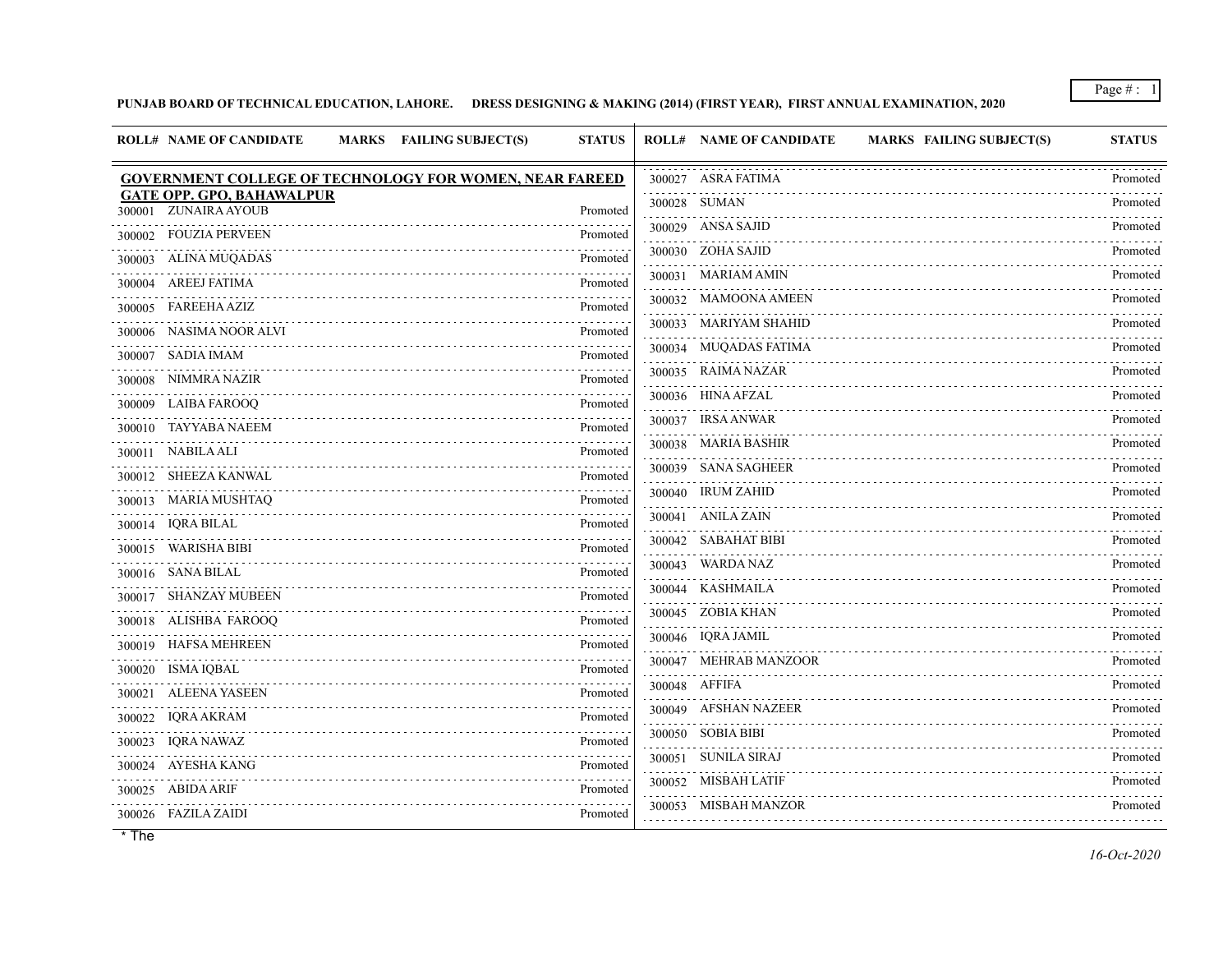## **PUNJAB BOARD OF TECHNICAL EDUCATION, LAHORE. DRESS DESIGNING & MAKING (2014) (FIRST YEAR), FIRST ANNUAL EXAMINATION, 2020**

|        | <b>ROLL# NAME OF CANDIDATE</b>          | MARKS FAILING SUBJECT(S) | <b>STATUS</b>                    |        | <b>ROLL# NAME OF CANDIDATE</b>                                | <b>MARKS FAILING SUBJECT(S)</b>                                | <b>STATUS</b> |
|--------|-----------------------------------------|--------------------------|----------------------------------|--------|---------------------------------------------------------------|----------------------------------------------------------------|---------------|
|        | 300054 FILZA NASIR                      |                          | Promoted                         | 300081 | <b>IQRA RASHEED</b>                                           |                                                                | Promoted      |
|        | 300055 MUQADDAS FATIMA<br><b>HASHMI</b> |                          | Promoted                         |        | 300082 .NOREEN HANIF                                          | 576                                                            | <b>PASS</b>   |
|        | 300056 ZAIRA RAMZAN                     |                          | Promoted                         |        | 300083 GULSHAN BATOOL                                         | 626                                                            | <b>PASS</b>   |
| 300057 | SANIA WAKEEL                            |                          | Promoted                         |        | 300084 NEEHA TAYYAB                                           | 607                                                            | <b>PASS</b>   |
| 300058 | WAJIHA ISMAIL                           |                          | Promoted                         |        |                                                               | <b>GOVERNMENT COLLEGE OF TECHNOLOGY FOR WOMEN, NEAR BOSTAN</b> |               |
| 300059 | SADAF BASHIR                            |                          | $\omega$ is a set of<br>Promoted |        | ZAHARA PEOPLES COLONY NO.1, FAISALABAD<br>300085 LAIBA HAREEM |                                                                | Promoted      |
| 300060 | NATASHA JAMEEL                          |                          | Promoted                         |        | 300086 KHIZRA MUBEEN                                          |                                                                | Promoted      |
| 300061 | SAIMA IQBAL                             |                          | Promoted                         |        | 300087 SANIA BATOOL                                           |                                                                | Promoted      |
| 300062 | NAWAL RASHEED                           |                          | Promoted                         |        | 300088 AKIFA                                                  |                                                                | Promoted      |
| 300063 | BISMA SALAH-UD -DIN                     |                          | Promoted                         |        | 300089 FATIMA BIBI                                            |                                                                | Promoted      |
| 300064 | AYMAN JAMIL                             |                          | Promoted                         |        | 300090 FATIMA ANWAR                                           |                                                                | Promoted      |
| 300065 | SADIA SAEED                             |                          | Promoted                         |        | 300091 FATIMA QASIM                                           |                                                                | Promoted      |
|        | 300066 WAJIHA HANEEF                    |                          | Promoted                         |        | 300092 AYESHA SADDIQUE                                        |                                                                | Promoted      |
| 300067 | NASEEM SADIQ                            |                          | Promoted                         |        | 300093 FATIMA ZAFAR                                           |                                                                | Promoted      |
| 300068 | ZAITOON RAMZAN                          |                          | Promoted                         |        | 300094 BAREERAH SHERAZ                                        |                                                                | Promoted      |
|        | 300069 MAIRA LARAIB                     |                          | Promoted                         |        | 300095 TAHREEM ARSHAD                                         |                                                                | Promoted      |
|        | 300070 AYESHA SAEED                     |                          | Promoted                         |        | 300096 HADIA IDREES                                           |                                                                | Promoted      |
|        | 300071 SHAHANA JAMAL                    |                          | Promoted                         |        | 300097 NIMRA JAVAED                                           |                                                                | Promoted      |
| 300072 | SABA RIAZ                               |                          | Promoted                         |        | 300098 ISHAL SHABBIR                                          |                                                                | Promoted      |
| 300073 | SUMMIYA AKHTAR                          |                          | Promoted                         |        | 300099 HANIA HASSAN                                           |                                                                | Promoted      |
| 300074 | SUMAIRA ZAFAR                           |                          | Promoted                         |        | 300100 SANIA AWAN                                             |                                                                | Promoted      |
| 300075 | <b>MARYAM SAEED</b>                     |                          | Promoted                         |        | 300101 KINZA                                                  |                                                                | Promoted      |
|        | 300076 RIMSHA RASHEED                   |                          | Promoted                         |        | 300102 AREEBA                                                 |                                                                | Promoted      |
| 300077 | MUQADAS SAJJAD                          |                          | Promoted                         |        | 300103 MUBRA EJAZ                                             |                                                                | Promoted      |
|        | 300078 SALIHA KHALID                    |                          | Promoted                         |        | 300104 IZZAT KANWAL                                           |                                                                | Promoted      |
| 300079 | MADIHA KHALID                           |                          | Promoted                         |        | 300105 RASHMEEN                                               |                                                                | Promoted      |
|        | 300080 KIRAN MEHMOOD                    |                          | Promoted                         |        |                                                               |                                                                |               |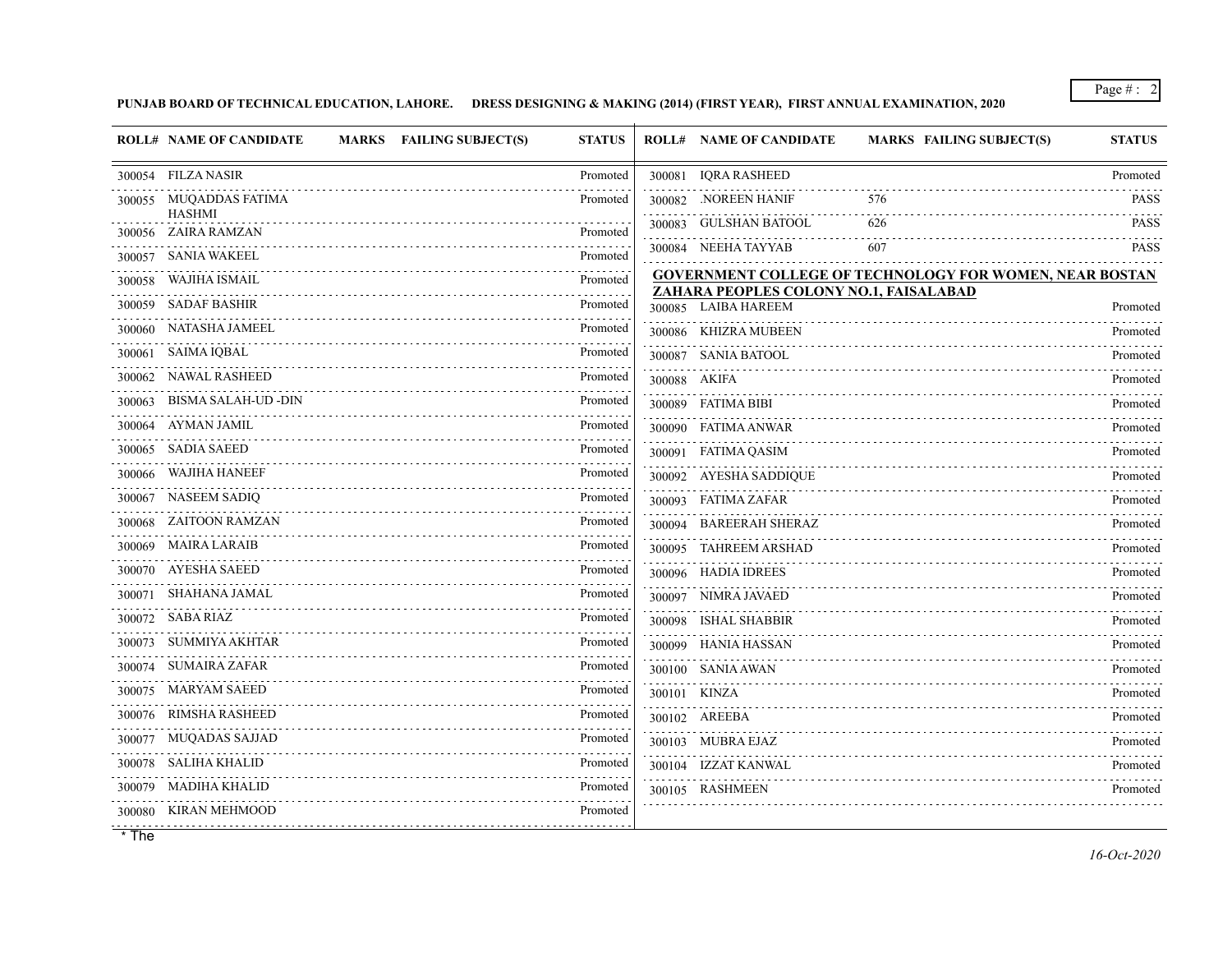**PUNJAB BOARD OF TECHNICAL EDUCATION, LAHORE. DRESS DESIGNING & MAKING (2014) (FIRST YEAR), FIRST ANNUAL EXAMINATION, 2020**

|             | <b>ROLL# NAME OF CANDIDATE</b>         | MARKS FAILING SUBJECT(S) | <b>STATUS</b>               |               | <b>ROLL# NAME OF CANDIDATE</b>                                  | MARKS FAILING SUBJECT(S)                                     | <b>STATUS</b>    |
|-------------|----------------------------------------|--------------------------|-----------------------------|---------------|-----------------------------------------------------------------|--------------------------------------------------------------|------------------|
|             | 300106 SYEDA MALEEKA ZAINAB            |                          | Promoted                    |               | 300133 MARIA RAFIQUE                                            |                                                              | Promoted         |
|             | <b>GILLANI</b><br>300107 ZUNAIRA NASAR |                          | Promoted                    | 300134 HINA   |                                                                 |                                                              | Promoted         |
|             | 300108 AMINA FAROOQ                    |                          | Promoted                    |               | 300135 RABIA MUNIR                                              |                                                              | Promoted         |
|             | 300109 WALLIJA IMAN                    |                          | Promoted                    |               | 300136 MOMINA NAZ                                               |                                                              | Promoted         |
|             | 300110 MAHNOOR                         |                          | Promoted                    |               | 300137 LAIBA ALAM                                               |                                                              | Promoted         |
|             | 300111 SADIA FAZEELAT                  |                          | Promoted                    |               | 300138 FAKHRA MUBEEN                                            |                                                              | Promoted         |
|             | 300112 SEHRISH BOOTA                   |                          | Promoted                    |               | 300139 AMNA ANEES                                               | 619                                                          | <b>PASS</b>      |
|             | 300113 AFIA DILSHAD                    |                          | 222222<br>Promoted          |               | 300140 AQSA TARIQ                                               | 638                                                          | <b>PASS</b>      |
|             | 300114 NOSHEET KOMAL                   |                          | Promoted                    |               | 300141 AYESHA RAMZAN                                            | 589                                                          | <b>PASS</b><br>. |
|             | 300115 KAINAAT HAFEEZ                  |                          | .<br>Promoted               |               | 300142 RIMSHA FATIMA                                            |                                                              | RL Fee           |
|             | 300116 HADIA MARYAM                    |                          | Promoted                    |               | 300143 AQSA MATLOOB                                             |                                                              | RL Fee           |
|             | 300117 ZANIB SAJJAD                    |                          | Promoted                    |               | 300144 MUQADDAS AZMAT                                           |                                                              | RL Fee           |
|             | 300118 SADIA ANWAR                     |                          | Promoted                    |               | 300145 ALMAS SARDAR                                             |                                                              | RL Fee           |
|             | 300119 ZAHRA JABEEN                    |                          | Promoted                    |               | 300146 MEHBOOB MANSHA                                           |                                                              | RL Fee           |
|             | 300120 FARWA SATTAR                    |                          | المتحدث المنابي<br>Promoted |               |                                                                 | RISE COLLEGE OF MANAGEMENT & TECHNOLOGY, SHAHEED             |                  |
|             | 300121 URWA AROOJ                      |                          | .<br>Promoted               | <b>GILGIT</b> |                                                                 | BAINAZEER CHOWK, OPP RANGERS HEAD QUARTERS KHAZANA ROAD,     |                  |
|             | 300122 NOOR UL EZZA                    |                          | Promoted                    |               | 300147 ANILA                                                    |                                                              | Promoted         |
| 300123 AZQA |                                        |                          | Promoted                    |               | 300148 FIZZA HUSSAIN QAZLABASH                                  |                                                              | Promoted         |
|             | 300124 NOOR FATIMA                     |                          | Promoted                    |               | 300149 SANIA TABBASAM                                           |                                                              | Promoted         |
|             | 300125 ALINA BATOOL                    |                          | Promoted                    |               | 300150 ZAIMA SADAF                                              |                                                              | Promoted         |
|             | 300126 HINA YASEEN                     |                          | Promoted                    |               | 300151 FAWAD AHMED                                              |                                                              | Promoted         |
|             | 300127 SABA ASHRAF                     |                          | .<br>Promoted               |               |                                                                 | <b>GOVT. COLLEGE OF TECHNOLOGY FOR WOMEN,, SHAH JAHANGIR</b> |                  |
|             | 300128 MANAHIL MUBEEN                  |                          | .<br>Promoted               |               | ROAD, NEAR POLICE STATION SADDAR,, GUJRAT<br>300152 RAZA BATOOL |                                                              | Promoted         |
| 300129 ZUHA |                                        |                          | Promoted                    |               | 300153 HIRA MUSKAN                                              |                                                              | Promoted         |
|             | 300130 MARYAM MAMOOR                   |                          | Promoted                    |               | 300154 RUBAB ZAHRA                                              |                                                              | Promoted         |
|             | 300131 SABA SATTAR                     |                          | Promoted                    |               | 300155 SANA SHEHZADI                                            |                                                              | Promoted         |
|             | 300132 KOMAL RAFIQ                     |                          | Promoted                    |               |                                                                 |                                                              |                  |
|             |                                        |                          |                             |               |                                                                 |                                                              |                  |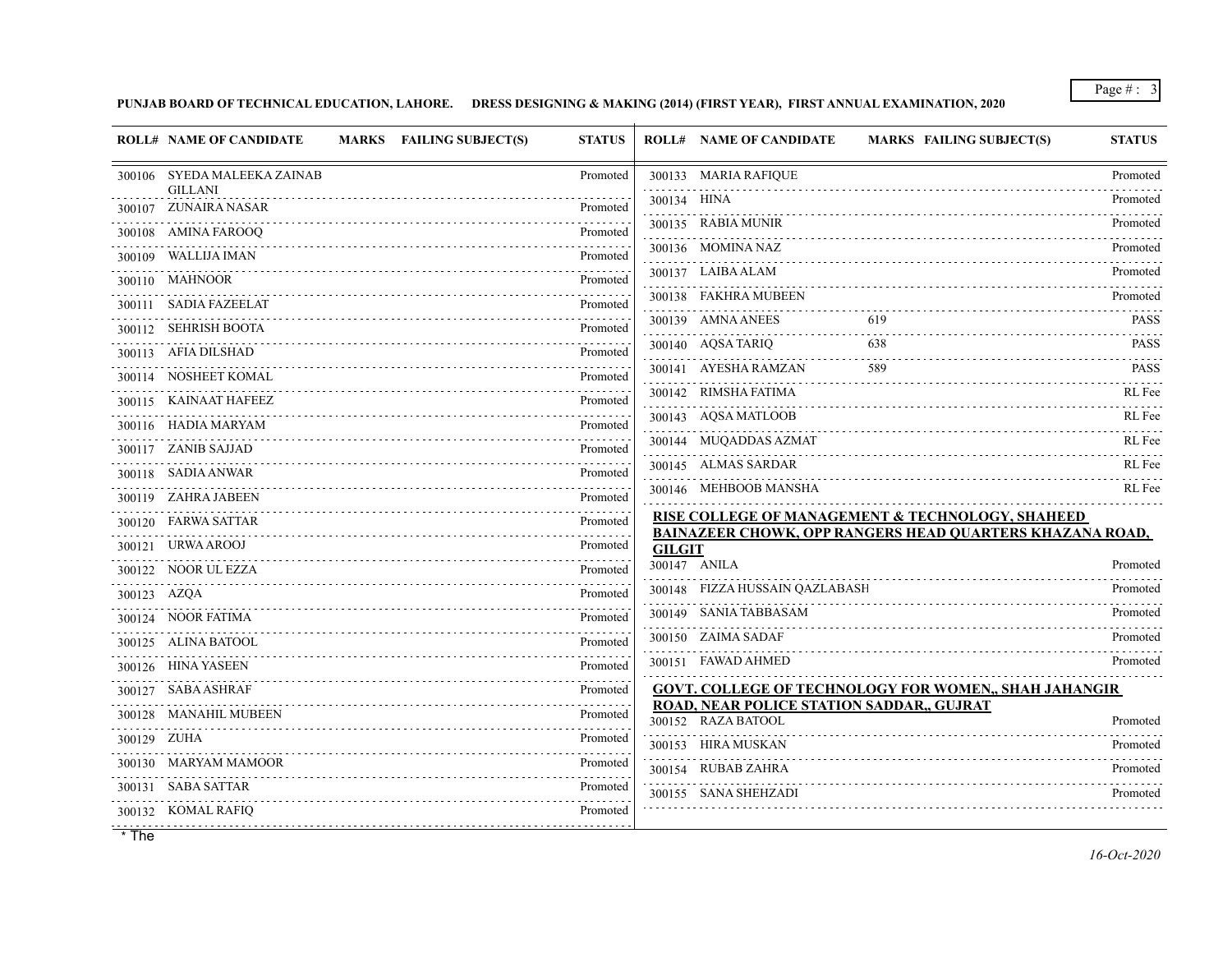## **PUNJAB BOARD OF TECHNICAL EDUCATION, LAHORE. DRESS DESIGNING & MAKING (2014) (FIRST YEAR), FIRST ANNUAL EXAMINATION, 2020**

| 300183 SAWERA SHEHZADI<br>300156 ZOBIA MUSHTAQ<br>Promoted                               | Promoted      |
|------------------------------------------------------------------------------------------|---------------|
|                                                                                          |               |
| 300157 BATOOL FATIMA<br>300184 AIMEN NASIR<br>Promoted                                   | Promoted      |
| 300158 ALIA RANI<br>Promoted<br>GOVERNMENT POLYTECHNIC INSTITUTE FOR WOMEN, SECTOR H8-1, |               |
| <b>ISLAMABAD</b><br>300159 AZAAN KHALID<br>Promoted<br>300185 AYESHA QADEER<br>.         | Promoted      |
| 300160 MAIRA HABIB<br>Promoted<br>300186 NIMRA BIBI                                      | Promoted      |
| UMM E RUBAB<br>Promoted<br>300161<br>300187 FATIMA ASHRAF                                | Promoted      |
| 300162 AYESHA<br>Promoted<br>300188 MALAIKA TALLAT                                       | Promoted      |
| 300163 KHADIJA BIBI<br>Promoted<br>300189 RIMSHA SHAMROZ ABBASI                          | Promoted      |
| 300164 AYESHA SAJJAD<br>Promoted<br>300190 QURAT UL AIN                                  | Promoted      |
| 300165 NAGINA ANMOL<br>Promoted<br>.<br>300191 ASIA KHAN                                 | Promoted      |
| 300166 AINA AMAR<br>Promoted<br>300192 NAILA RASHEED<br>. <b>.</b>                       | Promoted      |
| 300167 FARIHA KHALIL<br>Promoted<br>300193 MAYEDA JABEEN<br>.                            | Promoted      |
| 300168 JAVERIA SHAKEEL HASHMI<br>Promoted<br>300194 ZOHRA FIDA<br>1.1.1.1.1.1.1          | Promoted      |
| 300169 SABA SHAHZADI<br>Promoted<br>300195 SHUMAILA SHAFIQUE<br>.                        | Promoted      |
| 300170 UME HABIBA<br>Promoted<br>300196 NAYAB KUBRA                                      | Promoted      |
| 300171 AALIA UROOJ<br>Promoted<br>300197 SAMIA IRSHAD                                    | Promoted      |
| <b>TEHREEM MAZHAR</b><br>Promoted<br>300172<br>300198 SYEDA SAMEEN ZEHRA                 | Promoted      |
| 300173 RIMSHA AFZAL<br>Promoted<br>300199 MUQADAS                                        | Promoted      |
| 300174 BUSHRA BIBI<br>Promoted<br>.<br>300200 AREEBA                                     | Promoted      |
| 300175 AMINA BIBI<br>Promoted<br>300201 NIMRA KHAYAL                                     | Promoted      |
| 300176 MARYAM MALIK<br>Promoted<br>300202 RABIYA BIBI                                    | .<br>Promoted |
| 300177 HIFSA NASIR<br>Promoted<br>300203 SADAF SHAHEEN<br>.                              | Promoted      |
| 300178 SHANZA HOOR<br>Promoted<br>300204 ISHA IMAN AMJED<br><u>.</u>                     | Promoted      |
| 300179 KALSOOM ABID<br>Promoted<br>300205 ZOYA QANDEEL                                   | Promoted      |
| 300180 ARBAB ARIF<br>Promoted<br>300206 RAHEELA ZAHID                                    | Promoted      |
| AREEBA IFTKHAR<br>Promoted<br>300181<br>300207 HAJRA JAVED                               | Promoted      |
| 300182 RIKZA MANNAN<br>Promoted<br>300208 MARYAM SHAHBAZ                                 | Promoted      |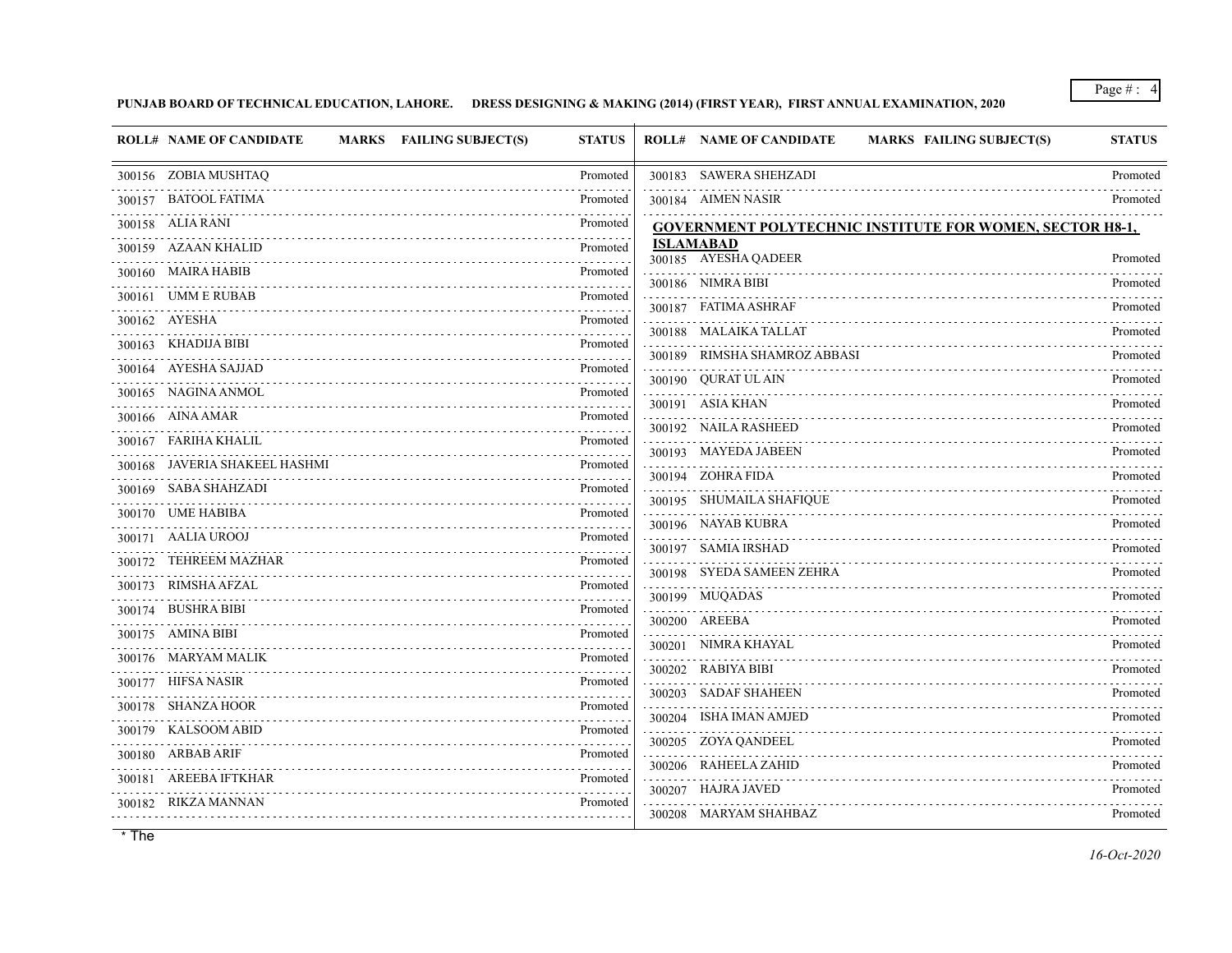### **PUNJAB BOARD OF TECHNICAL EDUCATION, LAHORE. DRESS DESIGNING & MAKING (2014) (FIRST YEAR), FIRST ANNUAL EXAMINATION, 2020**

| <b>ROLL# NAME OF CANDIDATE</b> |     | MARKS FAILING SUBJECT(S) | <b>STATUS</b> | <b>ROLL# NAME OF CANDIDATE</b><br><b>MARKS FAILING SUBJECT(S)</b> | <b>STATUS</b> |
|--------------------------------|-----|--------------------------|---------------|-------------------------------------------------------------------|---------------|
| 300209 HAFIZA ZAINAB BIBI      |     |                          | Promoted      | <b>GOVERNMENT COLLEGE OF TECHNOLOGY FOR WOMEN, OPPOSITE</b>       |               |
| 300210 NOOR-UL-AIN SAJID       |     |                          | Promoted      | TMA OFFICE KATCHERY ROAD, JARANWALA<br>300236 UZMA                | Promoted      |
| 300211 SANIA ZAFAR             |     |                          | Promoted      | 300237 GHULAM JANNAT                                              | Promoted      |
| 300212 LAIBA SHAHBAZ           |     |                          | Promoted      | 300238 SADIA NAZ                                                  | Promoted      |
| 300213 NADIA JABEEN            |     |                          | Promoted      | 300239 ZANIB WAHEED                                               | Promoted      |
| 300214 ROZINA KHAN             |     |                          | Promoted      | 300240 SYEDA HAMNA TAHIRA                                         | Promoted      |
| 300215 SYEDA MAHEEN TIRMZI     |     |                          | Promoted      | 300241 JANNAT ROMAN                                               | Promoted      |
| 300216 RIMZA NAVEED            |     |                          | Promoted      | 300242 AQSA ROUF                                                  | Promoted      |
| 300217 SADIA RAFIQUE           |     |                          | Promoted      | 300243 ALIMA ASLAM                                                | Promoted      |
| 300218 MALIK NOOR FATIMA       |     |                          | Promoted      | 300244 KINZA NADEEM                                               | Promoted      |
| 300219 TOOBA KHALID            |     |                          | Promoted      | 300245 ZEENAT                                                     | Promoted      |
| 300220 FATIMA BIBI             |     |                          | Promoted      | 300246 SANA RIAZ                                                  | Promoted      |
| RABIA ARSHED<br>300221         |     |                          | Promoted      | 300247 ALIA MAHMOOD                                               | Promoted      |
| 300222 ZUNAIRA RAJA            |     |                          | Promoted      | 300248 TAYYBA SAEED                                               | Promoted      |
| 300223 AIMAN AYUB              |     |                          | Promoted      | 300249 AREEBA                                                     | Promoted      |
| 300224 JACINTA YAQOOB          |     |                          | Promoted      | 300250 ANUM RIAZ                                                  | Promoted      |
| 300225 SYEDA TANZEELA ZAIDI    |     |                          | Promoted      | 300251 ARMILA MUNEER                                              | Promoted      |
| 300226 ANJUM ARA               |     |                          | Promoted      | 300252 ISHA SHAHID                                                | Promoted      |
| 300227 HALEEMA SADIA           |     |                          | Promoted      | 300253 HAMNA FAROOQ                                               | Promoted      |
| 300228 HABIBA                  |     |                          | Promoted<br>. | 300254 TANJINA                                                    | Promoted      |
| 300229 FARKHANDA ZIA           |     |                          | Promoted      | 300255 ARBAB BIBI                                                 | Promoted      |
| 300230 SAWAIRA REHMAN          |     |                          | Promoted      | 300256 AQSA ABBAS                                                 | Promoted      |
| FATIMA KHALID<br>300231        | 540 |                          | <b>PASS</b>   | 300257 ALVEENA ZAKIR                                              | Promoted      |
| 300232 MARYAM GULZAR           | 521 |                          | <b>PASS</b>   | 300258 MEHWISH JABEEN                                             | Promoted      |
| 300233 ASIFA NAWAZ             | 510 |                          | <b>PASS</b>   | 300259 HINA SHAFIQUE                                              | Promoted      |
| 300234 SAHER SHOUKET           | 530 |                          | <b>PASS</b>   | 300260 SAMAN MEHBOOB                                              | Promoted      |
| 300235 RAMEESA YASEEN          | 525 |                          | <b>PASS</b>   | 300261 HIRA MAHBOOB                                               | Promoted      |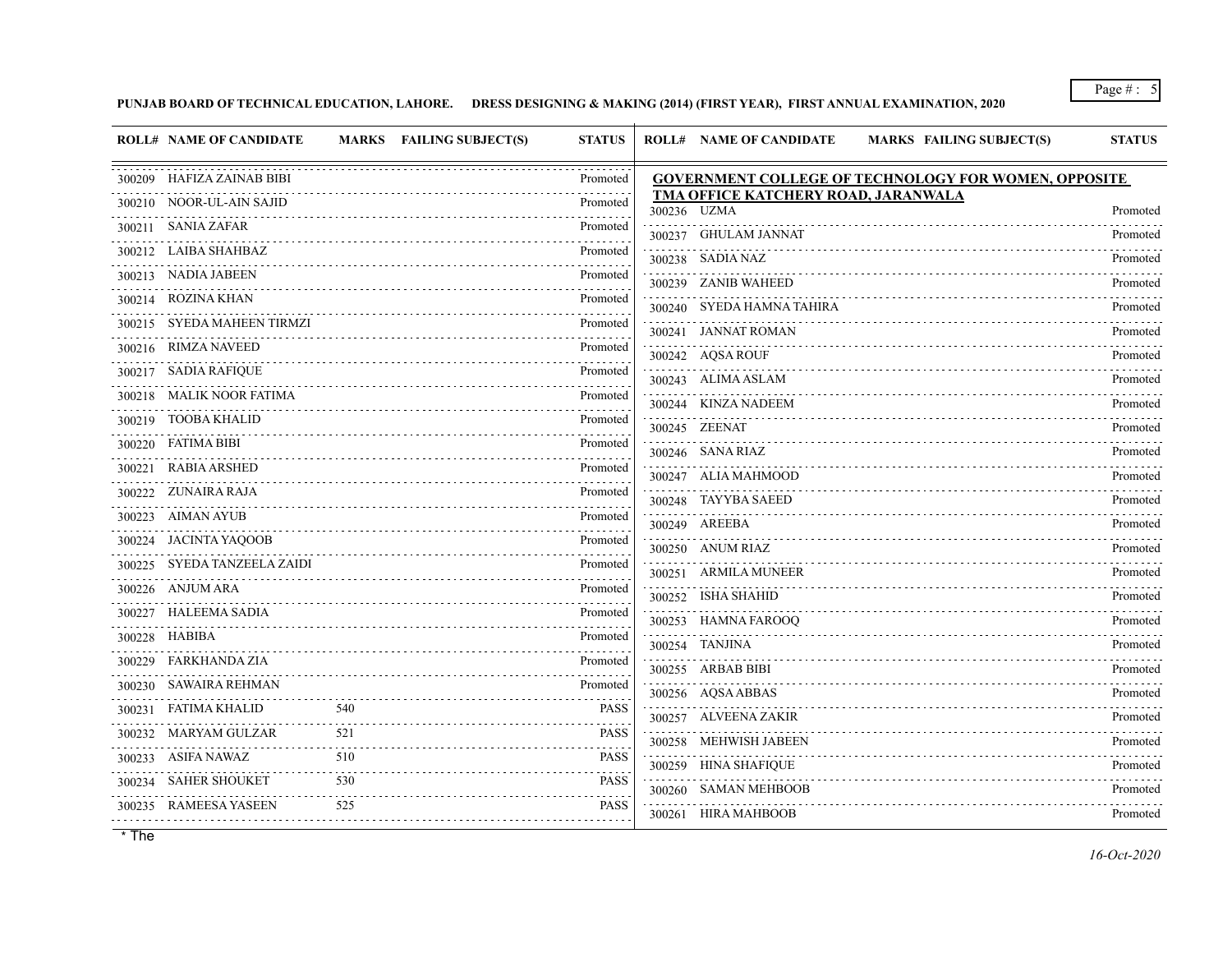### **PUNJAB BOARD OF TECHNICAL EDUCATION, LAHORE. DRESS DESIGNING & MAKING (2014) (FIRST YEAR), FIRST ANNUAL EXAMINATION, 2020**

|             | <b>ROLL# NAME OF CANDIDATE</b>                                 |                                | MARKS FAILING SUBJECT(S) | <b>STATUS</b> | <b>ROLL# NAME OF CANDIDATE</b><br><b>MARKS FAILING SUBJECT(S)</b> | <b>STATUS</b> |
|-------------|----------------------------------------------------------------|--------------------------------|--------------------------|---------------|-------------------------------------------------------------------|---------------|
|             | 300262 KHADIJA-TUL-KUBRA                                       |                                |                          | Promoted      | 300287 UMM-E-MALAIKA                                              | Promoted      |
|             | 300263 KAINAT SARWAR                                           |                                |                          | Promoted      | 300288 EMAAN FATIMA                                               | Promoted      |
|             | 300264 MARYAM                                                  |                                |                          | Promoted      | 300289 BUSHRA ZAHEER                                              | Promoted      |
|             | 300265 MOMNA NOOR                                              |                                |                          | Promoted      | 300290 SHAZIA                                                     | Promoted      |
|             | 300266 JAVARIA MANAN                                           |                                |                          | Promoted      | 300291 DUA KHALID                                                 | Promoted      |
|             | 300267 FIZA SHAHZADI                                           |                                |                          | Promoted      | 300292 SAIRA ASLAM                                                | Promoted      |
|             | 300268 TASMIA                                                  |                                |                          | Promoted      | 300293 AYESHA RASHEED                                             | Promoted      |
|             | 300269 TAYYABA SAFDAR                                          |                                |                          | Promoted      | 300294 ZARA FATIMA                                                | Promoted      |
|             | 300270 MUNEEBA ASHFAQ                                          |                                |                          | Promoted      | 300295 ANILA ISMAIL                                               | Promoted      |
|             | 300271 RAHAT                                                   |                                |                          | .<br>Promoted | 300296 AMINA RASHEED                                              | Promoted      |
|             | 300272 AQSA IRSHAD                                             |                                |                          | Promoted      | 300297 AREESHA AKRAM                                              | Promoted      |
|             | 300273 RIMSHA WARIS                                            |                                |                          | Promoted      | 300298 HAFIZA MARIYUM AKRAM                                       | Promoted      |
|             | 300274 TAYYBA KHALID                                           |                                |                          | Promoted      | 300299 ADEELA NAZIR                                               | Promoted      |
|             | 300275 SHEHNILA KHALIL                                         |                                |                          | Promoted      | 300300 KHADIJA SHAHID TOOR                                        | Promoted      |
|             | 300276 MUNTAHA MURTAZA                                         |                                |                          | Promoted      | GOVERNMENT COLLEGE OF TECHNOLOGY FOR WOMEN, NEAR                  |               |
|             | 300277 ZUNAIRA SAEED                                           |                                |                          | Promoted      | <b>JAINMANDIR, LAHORE</b><br>300301 KINZA ARSHAD                  | Promoted      |
|             | 300278 HINA SIDDIQUE                                           |                                |                          | Promoted      | 300302 ALISHA NAVEED                                              | Promoted      |
|             | 300279 SONIA                                                   |                                |                          | Promoted      | 300303 FARIHA SALEEM                                              | .<br>Promoted |
| 300280 AQSA |                                                                |                                |                          | Promoted      | 300304 SANIA SAEED                                                | Promoted      |
|             | 300281 AMNA MEHDI                                              |                                |                          | Promoted      | 300305 DIL AWAIZ AKHTAR                                           | Promoted      |
|             | 300282 NATASHA RIAZ                                            |                                |                          | Promoted      | 300306 BISMA ZAHID                                                | Promoted      |
|             | 300283 ASMA MANZOOR                                            |                                |                          | Promoted      | 300307 KHANSA ASLAM                                               | Promoted      |
|             | 300284 KANWAL IJAZ                                             | 588                            |                          | <b>PASS</b>   | 300308 MEHAK RAZZAQ                                               | Promoted      |
|             | 300285 FATIMA                                                  | 590<br>$\sim 100$ km s $^{-1}$ |                          | <b>PASS</b>   | 300309 KINZA NOOR SAJJAD                                          | Promoted      |
|             | 300286 KAJAL                                                   | 571                            |                          | <b>PASS</b>   | 300310 SEHAR SHAFQUAT                                             | Promoted      |
|             | <b>FOUNDATION INSTITUTE OF TECHNOLOGY FOR GIRLS, 2ND FLOOR</b> |                                |                          |               | 300311 NIDA JAVAID DAR                                            | Promoted      |
|             | <b>FAUJI FOUNDATION HOSPITAL, BEDIAN ROAD,, LAHORE</b>         |                                |                          |               | 300312 KEHKESHAN                                                  | Promoted      |
|             |                                                                |                                |                          |               |                                                                   |               |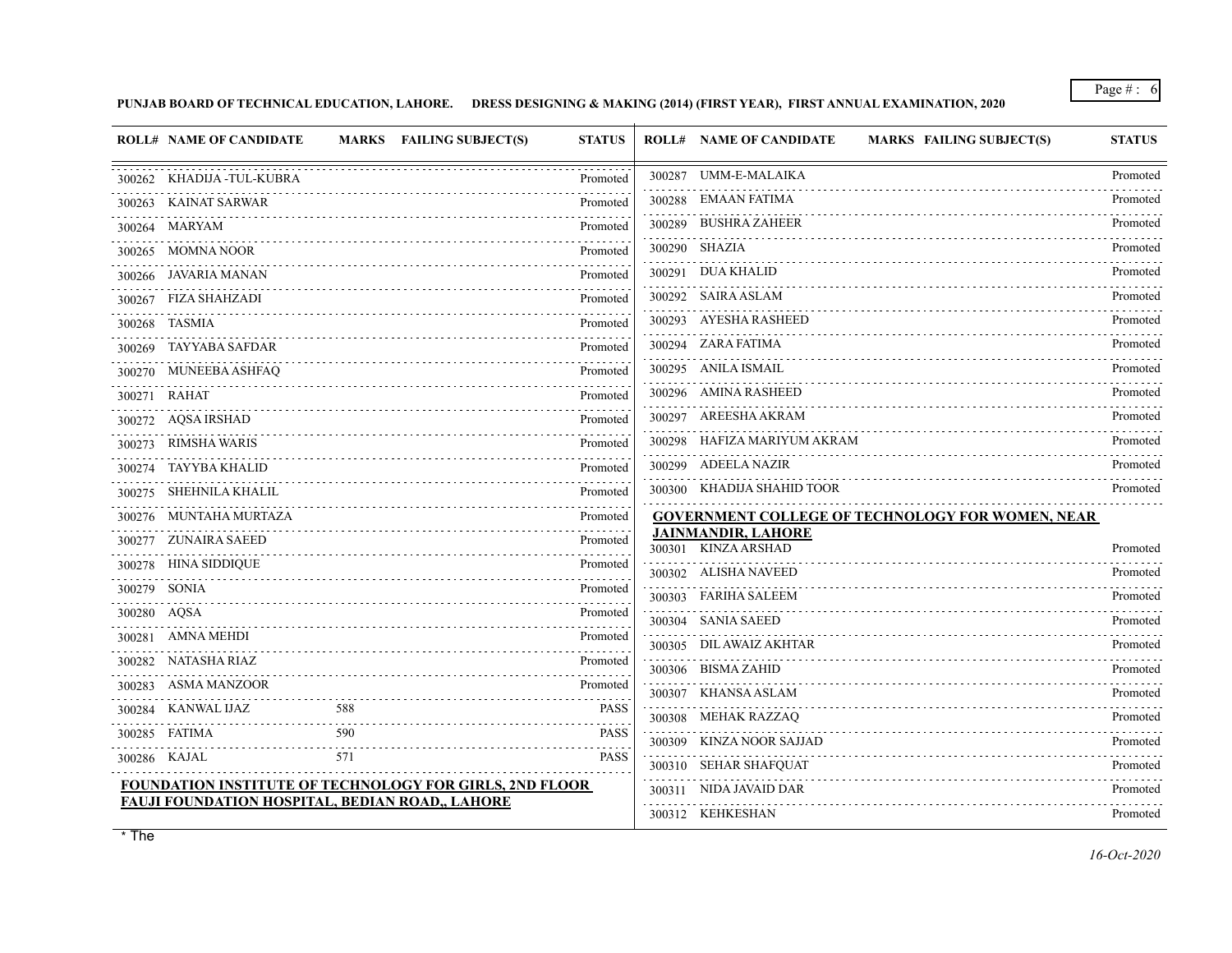### **PUNJAB BOARD OF TECHNICAL EDUCATION, LAHORE. DRESS DESIGNING & MAKING (2014) (FIRST YEAR), FIRST ANNUAL EXAMINATION, 2020**

| <b>ROLL# NAME OF CANDIDATE</b> | <b>MARKS</b> FAILING SUBJECT(S) | <b>STATUS</b>                             |             | <b>ROLL# NAME OF CANDIDATE</b><br>MARKS FAILING SUBJECT(S) | <b>STATUS</b>        |
|--------------------------------|---------------------------------|-------------------------------------------|-------------|------------------------------------------------------------|----------------------|
| 300313 AYESHA                  |                                 | Promoted                                  |             | 300340 ALISHBA KHAN                                        | Promoted             |
| 300314 MAMOONA KALEEM          |                                 | Promoted                                  |             | 300341 QUDRAT JAN                                          | Promoted             |
| 300315 REEDA                   |                                 | Promoted                                  |             | 300342 ESHA SHER ALI                                       | Promoted             |
| 300316 AYESHA AVAIS            |                                 | Promoted                                  |             | 300343 ALEENA RIAZ                                         | Promoted             |
| 300317 ZAFEERA ARIF            |                                 | Promoted                                  |             | 300344 HAIQA MUSKAN                                        | Promoted             |
| 300318 HABIBA MURTAZA          |                                 | Promoted                                  |             | 300345 NEHA ANWAR                                          | Promoted             |
| 300319 MINAHIL NAHEED          |                                 | Promoted                                  |             | 300346 FAIZA KHALID                                        | Promoted             |
| 300320 MUTAHRA AZHAR           |                                 | Promoted                                  |             | 300347 SALIHA ABDUL REHMAN                                 | Promoted             |
| 300321 EMAAN ALI               |                                 | Promoted                                  |             | 300348 ARHAM MEHMOOD                                       | Promoted             |
| 300322 SABA SARWAR             |                                 | Promoted                                  |             | 300349 TASMIA WASEEM                                       | Promoted             |
| 300323 SYEDA TEHSEEN ZAHRA     |                                 | $\omega$ is a single $\omega$<br>Promoted |             | 300350 HUMAIRA SHAHZADI                                    | Promoted             |
| 300324 ALINA ZAHIR             |                                 | .<br>Promoted                             |             | 300351 AYESHA PARVEEN                                      | Promoted             |
| 300325 SYEDA MARYAM FATIMA     |                                 | Promoted                                  |             | 300352 RUKHSHANDA RIAZ                                     | Promoted             |
| 300326 FATIMA AZEEM            |                                 | Promoted                                  |             | 300353 FATIMA RAZZAQ                                       | Promoted             |
| 300327 RABIHA                  |                                 | Promoted                                  |             | 300354 RIMSHA AHSAAN                                       | Promoted             |
| 300328 SALEEHA                 |                                 | Promoted                                  | 300355 IQRA |                                                            | Promoted             |
| 300329 LAIBA ARSHAD            |                                 | Promoted                                  |             | 300356 AREEBA TANVEER                                      | Promoted             |
| 300330 SAMAR KAMRAN            |                                 | Promoted                                  |             | 300357 ASMA ARIF                                           | Promoted             |
| 300331 ZAYAN IFTIKHAR          |                                 | Promoted                                  |             | 300358 AROOJ MUNIR                                         | Promoted             |
| 300332 MARYAM WASEEM KHAN      |                                 | 1.111111<br>Promoted                      |             | 300359 MEHAK HASSAN                                        | Promoted             |
| 300333 JAVERIA SAEED           |                                 | Promoted                                  |             | 300360 SAMAVIA                                             | Promoted             |
| 300334 AROOJ ZAHIRA            |                                 | Promoted                                  |             | 300361 ALISHBA ASLAM                                       | Promoted             |
| 300335 AREEBA BUSHRA           |                                 | Promoted                                  |             | 300362 SOWAIBA FATIMA                                      | Promoted             |
| 300336 TASMIYA BHATTI          |                                 | Promoted                                  |             | 300363 ZEENAT IQBAL                                        | Promoted             |
| 300337 MUKKARMA                |                                 | Promoted                                  |             | 300364 ALEEMA BASHIR                                       | Promoted             |
| 300338 FAHILA SHAHID           |                                 | Promoted                                  |             | 300365 SADIA FIAZ                                          | Promoted<br><u>.</u> |
| 300339 AROOJ                   |                                 | Promoted                                  |             | 300366 BISMA                                               | Promoted             |
|                                |                                 |                                           |             |                                                            |                      |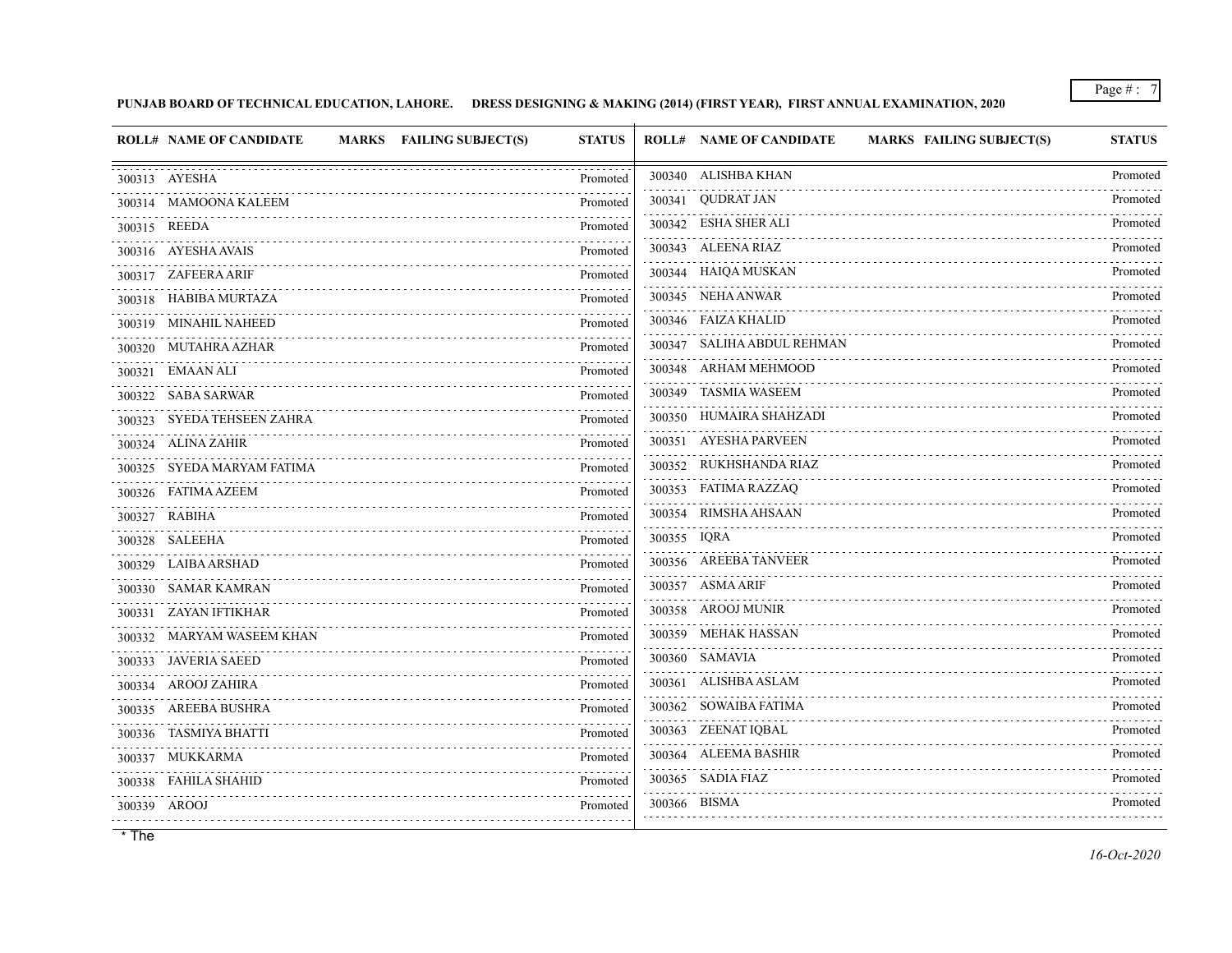**PUNJAB BOARD OF TECHNICAL EDUCATION, LAHORE. DRESS DESIGNING & MAKING (2014) (FIRST YEAR), FIRST ANNUAL EXAMINATION, 2020**

|        | <b>ROLL# NAME OF CANDIDATE</b> | <b>MARKS</b> FAILING SUBJECT(S) | <b>STATUS</b> | <b>ROLL# NAME OF CANDIDATE</b> | <b>MARKS FAILING SUBJECT(S)</b> | <b>STATUS</b>    |
|--------|--------------------------------|---------------------------------|---------------|--------------------------------|---------------------------------|------------------|
|        | 300367 LAIBA RAFIQ             |                                 | Promoted      | 300394 SABA YASEEN             |                                 | Promoted         |
|        | 300368 NAZISH                  |                                 | Promoted      | 300395 AYESHA MAHMOOD          |                                 | Promoted         |
|        | 300369 AYESHA                  |                                 | Promoted      | 300396 FAJAR ISHFAQ            |                                 | Promoted         |
|        | 300370 MANAHIL AZAM            |                                 | Promoted      | 300397 BISMA                   |                                 | Promoted         |
|        | 300371 SYEDA RABIA             |                                 | Promoted      | 300398 WAJEEHA SALEEM          |                                 | Promoted         |
|        | 300372 KAINAT                  |                                 | Promoted      | 300399 AYESHA LATEEF           |                                 | Promoted         |
|        | 300373 SEHAR SHAHID            |                                 | Promoted      | 300400 AROOJ                   |                                 | Promoted         |
|        | 300374 KHADIJA                 |                                 | Promoted      | 300401 AFSHEEN AZHAR           |                                 | Promoted         |
|        | 300375 NOSHEEN RIAZ            |                                 | Promoted      | 300402 ASMA TEHREEM            |                                 | Promoted         |
|        | 300376 RUBAB RIAZ              |                                 | Promoted      | 300403 AQSA EHSAN              |                                 | Promoted         |
|        | 300377 MARYAM NASEEM           |                                 | Promoted      | 300404 MARYAM RIAZ             |                                 | Promoted         |
|        | 300378 FIZA AMIR               |                                 | Promoted      | 300405 HAFIZA MAHRUKH          |                                 | Promoted         |
|        | 300379 NOREEN FATIMA           |                                 | Promoted      | 300406 AYESHA                  |                                 | Promoted         |
|        | 300380 FAIZA YAQOOB            |                                 | Promoted      | 300407 RUBAB FATIMA            |                                 | Promoted         |
|        | 300381 NIMRA NADEEM            |                                 | Promoted      | 300408 BENISH NAEEM            |                                 | Promoted         |
|        | 300382 TAYYABA                 |                                 | Promoted      | 300409 AYESHA TANIA            |                                 | Promoted         |
|        | 300383 ZEENAT TANVEER          |                                 | Promoted      | 300410 MAHAM NADEEM            |                                 | Promoted         |
|        | 300384 ZULAIKHA                |                                 | Promoted      | 300411 AIMAN                   |                                 | Promoted         |
|        | 300385 KIRAN KHALID            |                                 | Promoted      | 300412 NAZIMA RAZZAQ           |                                 | Promoted         |
|        | 300386 MUQADAS SALEEM          |                                 | Promoted      | 300413 AZKA NOOR               |                                 | Promoted         |
|        | 300387 AMINA                   |                                 | Promoted      | 300414 MAIDA CHISHTI           |                                 | Promoted         |
|        | 300388 FARWA MIRAJ             |                                 | Promoted      | 300415 FATIMA ALI              | 531                             | <b>PASS</b>      |
|        | 300389 ALIZA EHSAN             |                                 | Promoted      | 300416 FOQIA                   | 621                             | <b>PASS</b>      |
|        | 300390 NOOR FATIMA             |                                 | Promoted      | 300417 SAMAHA WASEEM           | 577<br>.                        | <b>PASS</b>      |
| 300391 | SALIHA SIDDIQUI                |                                 | Promoted      | 300418 SYEDA BAREERA ZAIDI     | 539                             | <b>PASS</b>      |
| 300392 | NIMRA IFTIKHAR                 |                                 | Promoted      | 300419 HALEEMA JAHANGIR        | 575                             | <b>PASS</b><br>. |
|        | 300393 TAJRIYAN FAROOQ         |                                 | Promoted      | 300420 BISMA                   | 597                             | <b>PASS</b>      |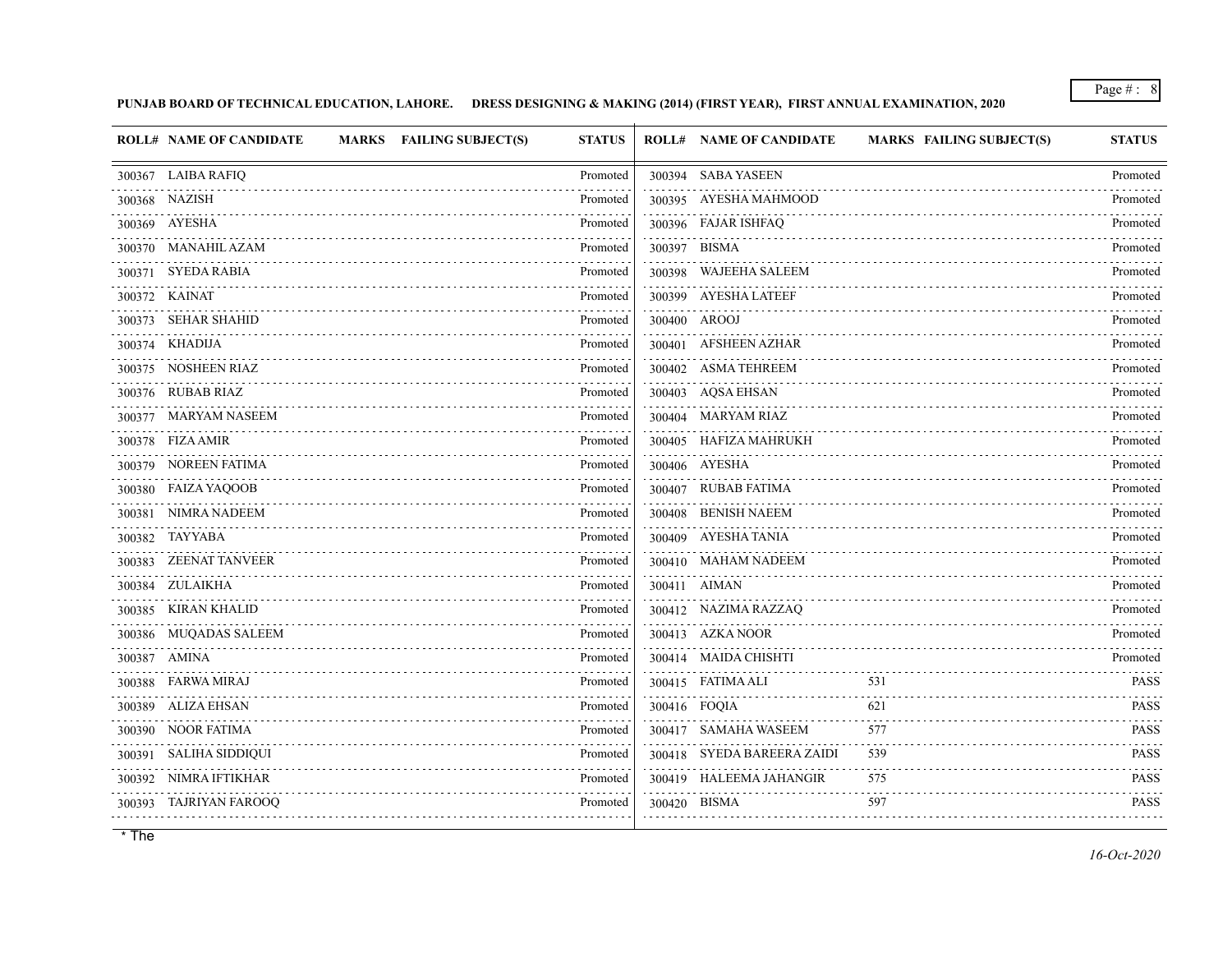**PUNJAB BOARD OF TECHNICAL EDUCATION, LAHORE. DRESS DESIGNING & MAKING (2014) (FIRST YEAR), FIRST ANNUAL EXAMINATION, 2020**

| 300447 LAILA RAMZAN<br>300421 NATASHA<br>634<br><b>PASS</b><br>629<br><b>PASS</b><br>300422 SONIA AFZAL<br>300448 REHANA BIBI<br>300423 SUMBAL<br>606<br>300449 ARISHA MAJEED<br><b>PASS</b><br>300424 BAREERA MANZOOR<br>300450 SANIA<br>503<br><b>PASS</b><br>300425 HUMAIRA SHARIF<br>540<br><b>PASS</b><br>300451 GULSHAN NAZ<br>300426 MUQADDAS BIBI<br>300452 SHIZRA AZIZ<br>630<br><b>PASS</b><br>622<br>300427 AIZA<br><b>PASS</b><br>300453 AROOSA SAMREEN<br>300428 NABILA SARWAR<br>528<br><b>PASS</b><br>300454 TALIA RUBAB<br><b>PASS</b><br>300429 SADIA HAFEEZ<br>300455 IQRA NAZEER<br>546<br>300430 ANUM SHAHZADI<br>300456 KHADIJA BATOOL<br>Special Exam.<br>300431 AREEJ AKBAR<br>605<br><b>PASS</b><br>300457 MANAHIL LATIF<br>300432 WARDAH FAROOQ<br>Special Exam.<br><b>GOVERNMENT COLLEGE OF TECHNOLOGY FOR WOMEN, QASIM PUR</b><br><b>COLONY, MULTAN</b><br>300433 NADIA MUSHTAQ<br><b>PASS</b><br>599<br>300458 IQRA ADIL<br>Special Exam.<br>300434 MANAHIL MASUD<br>300459 TEHREEM ASLAM<br><b>GOVERNMENT COLLEGE OF TECHNOLOGY FOR WOMEN, , LAYYAH</b><br>300460 SIDRA ABDUL SATTAR<br>300435 AYESHA PARVEEN<br>Promoted<br>300461 SOBIA BATOOL SAFOORI<br>300436 MEMONA BATOOL<br>Promoted<br>300462 SADAF YASIN<br>300437 IRAM JAVID<br>Promoted<br>300463 SADIA ZAHEER<br>.<br>300438 MARIA FALAK SHAIR<br>Promoted<br>300464 HALEEMA SADIA<br>300439 TAYYEBAH ANSARI<br>Promoted<br>300465 SHANZA SHAHEEN<br>300440 NADIA IRAM URF AIMAN<br>Promoted<br>300466 WARDAH ZANJABEEL<br>300441 ASIA NAWAZ<br>Promoted<br>300467 KANEEZ FATIMA<br>.<br>300442 RIMSHA ANAM<br>Promoted<br>300468 AMBREEN<br>300443 AMMARA ZAFAR<br>Promoted<br>300469 UM-E-HABIBA<br>.<br>300444 MASHIEM MARYAM<br>Promoted<br>300470 MAHAM<br>Promoted<br>300445 SABAHAT INTIZAR<br>300471 DURE SAMEEN<br>300446 NADIA NAZ<br>Promoted<br>300472 AQSA AZEEM | <b>ROLL# NAME OF CANDIDATE</b> | MARKS FAILING SUBJECT(S)<br><b>STATUS</b> | <b>ROLL# NAME OF CANDIDATE</b> | <b>MARKS FAILING SUBJECT(S)</b> | <b>STATUS</b> |
|-------------------------------------------------------------------------------------------------------------------------------------------------------------------------------------------------------------------------------------------------------------------------------------------------------------------------------------------------------------------------------------------------------------------------------------------------------------------------------------------------------------------------------------------------------------------------------------------------------------------------------------------------------------------------------------------------------------------------------------------------------------------------------------------------------------------------------------------------------------------------------------------------------------------------------------------------------------------------------------------------------------------------------------------------------------------------------------------------------------------------------------------------------------------------------------------------------------------------------------------------------------------------------------------------------------------------------------------------------------------------------------------------------------------------------------------------------------------------------------------------------------------------------------------------------------------------------------------------------------------------------------------------------------------------------------------------------------------------------------------------------------------------------------------------------------------------------------------------------------------------|--------------------------------|-------------------------------------------|--------------------------------|---------------------------------|---------------|
|                                                                                                                                                                                                                                                                                                                                                                                                                                                                                                                                                                                                                                                                                                                                                                                                                                                                                                                                                                                                                                                                                                                                                                                                                                                                                                                                                                                                                                                                                                                                                                                                                                                                                                                                                                                                                                                                         |                                |                                           |                                |                                 | Promoted      |
|                                                                                                                                                                                                                                                                                                                                                                                                                                                                                                                                                                                                                                                                                                                                                                                                                                                                                                                                                                                                                                                                                                                                                                                                                                                                                                                                                                                                                                                                                                                                                                                                                                                                                                                                                                                                                                                                         |                                |                                           |                                |                                 | .<br>Promoted |
|                                                                                                                                                                                                                                                                                                                                                                                                                                                                                                                                                                                                                                                                                                                                                                                                                                                                                                                                                                                                                                                                                                                                                                                                                                                                                                                                                                                                                                                                                                                                                                                                                                                                                                                                                                                                                                                                         |                                |                                           |                                |                                 | Promoted      |
|                                                                                                                                                                                                                                                                                                                                                                                                                                                                                                                                                                                                                                                                                                                                                                                                                                                                                                                                                                                                                                                                                                                                                                                                                                                                                                                                                                                                                                                                                                                                                                                                                                                                                                                                                                                                                                                                         |                                |                                           |                                |                                 | Promoted      |
|                                                                                                                                                                                                                                                                                                                                                                                                                                                                                                                                                                                                                                                                                                                                                                                                                                                                                                                                                                                                                                                                                                                                                                                                                                                                                                                                                                                                                                                                                                                                                                                                                                                                                                                                                                                                                                                                         |                                |                                           |                                |                                 | Promoted      |
|                                                                                                                                                                                                                                                                                                                                                                                                                                                                                                                                                                                                                                                                                                                                                                                                                                                                                                                                                                                                                                                                                                                                                                                                                                                                                                                                                                                                                                                                                                                                                                                                                                                                                                                                                                                                                                                                         |                                |                                           |                                |                                 | Promoted      |
|                                                                                                                                                                                                                                                                                                                                                                                                                                                                                                                                                                                                                                                                                                                                                                                                                                                                                                                                                                                                                                                                                                                                                                                                                                                                                                                                                                                                                                                                                                                                                                                                                                                                                                                                                                                                                                                                         |                                |                                           |                                |                                 | Promoted      |
|                                                                                                                                                                                                                                                                                                                                                                                                                                                                                                                                                                                                                                                                                                                                                                                                                                                                                                                                                                                                                                                                                                                                                                                                                                                                                                                                                                                                                                                                                                                                                                                                                                                                                                                                                                                                                                                                         |                                |                                           |                                |                                 | Promoted      |
|                                                                                                                                                                                                                                                                                                                                                                                                                                                                                                                                                                                                                                                                                                                                                                                                                                                                                                                                                                                                                                                                                                                                                                                                                                                                                                                                                                                                                                                                                                                                                                                                                                                                                                                                                                                                                                                                         |                                |                                           |                                |                                 | Promoted      |
|                                                                                                                                                                                                                                                                                                                                                                                                                                                                                                                                                                                                                                                                                                                                                                                                                                                                                                                                                                                                                                                                                                                                                                                                                                                                                                                                                                                                                                                                                                                                                                                                                                                                                                                                                                                                                                                                         |                                |                                           |                                |                                 | Promoted      |
|                                                                                                                                                                                                                                                                                                                                                                                                                                                                                                                                                                                                                                                                                                                                                                                                                                                                                                                                                                                                                                                                                                                                                                                                                                                                                                                                                                                                                                                                                                                                                                                                                                                                                                                                                                                                                                                                         |                                |                                           |                                |                                 | Promoted      |
|                                                                                                                                                                                                                                                                                                                                                                                                                                                                                                                                                                                                                                                                                                                                                                                                                                                                                                                                                                                                                                                                                                                                                                                                                                                                                                                                                                                                                                                                                                                                                                                                                                                                                                                                                                                                                                                                         |                                |                                           |                                |                                 |               |
|                                                                                                                                                                                                                                                                                                                                                                                                                                                                                                                                                                                                                                                                                                                                                                                                                                                                                                                                                                                                                                                                                                                                                                                                                                                                                                                                                                                                                                                                                                                                                                                                                                                                                                                                                                                                                                                                         |                                |                                           |                                |                                 | Promoted      |
|                                                                                                                                                                                                                                                                                                                                                                                                                                                                                                                                                                                                                                                                                                                                                                                                                                                                                                                                                                                                                                                                                                                                                                                                                                                                                                                                                                                                                                                                                                                                                                                                                                                                                                                                                                                                                                                                         |                                |                                           |                                |                                 | Promoted      |
|                                                                                                                                                                                                                                                                                                                                                                                                                                                                                                                                                                                                                                                                                                                                                                                                                                                                                                                                                                                                                                                                                                                                                                                                                                                                                                                                                                                                                                                                                                                                                                                                                                                                                                                                                                                                                                                                         |                                |                                           |                                |                                 | Promoted      |
|                                                                                                                                                                                                                                                                                                                                                                                                                                                                                                                                                                                                                                                                                                                                                                                                                                                                                                                                                                                                                                                                                                                                                                                                                                                                                                                                                                                                                                                                                                                                                                                                                                                                                                                                                                                                                                                                         |                                |                                           |                                |                                 | Promoted      |
|                                                                                                                                                                                                                                                                                                                                                                                                                                                                                                                                                                                                                                                                                                                                                                                                                                                                                                                                                                                                                                                                                                                                                                                                                                                                                                                                                                                                                                                                                                                                                                                                                                                                                                                                                                                                                                                                         |                                |                                           |                                |                                 | Promoted      |
|                                                                                                                                                                                                                                                                                                                                                                                                                                                                                                                                                                                                                                                                                                                                                                                                                                                                                                                                                                                                                                                                                                                                                                                                                                                                                                                                                                                                                                                                                                                                                                                                                                                                                                                                                                                                                                                                         |                                |                                           |                                |                                 | Promoted      |
|                                                                                                                                                                                                                                                                                                                                                                                                                                                                                                                                                                                                                                                                                                                                                                                                                                                                                                                                                                                                                                                                                                                                                                                                                                                                                                                                                                                                                                                                                                                                                                                                                                                                                                                                                                                                                                                                         |                                |                                           |                                |                                 | Promoted      |
|                                                                                                                                                                                                                                                                                                                                                                                                                                                                                                                                                                                                                                                                                                                                                                                                                                                                                                                                                                                                                                                                                                                                                                                                                                                                                                                                                                                                                                                                                                                                                                                                                                                                                                                                                                                                                                                                         |                                |                                           |                                |                                 | Promoted      |
|                                                                                                                                                                                                                                                                                                                                                                                                                                                                                                                                                                                                                                                                                                                                                                                                                                                                                                                                                                                                                                                                                                                                                                                                                                                                                                                                                                                                                                                                                                                                                                                                                                                                                                                                                                                                                                                                         |                                |                                           |                                |                                 | .<br>Promoted |
|                                                                                                                                                                                                                                                                                                                                                                                                                                                                                                                                                                                                                                                                                                                                                                                                                                                                                                                                                                                                                                                                                                                                                                                                                                                                                                                                                                                                                                                                                                                                                                                                                                                                                                                                                                                                                                                                         |                                |                                           |                                |                                 | Promoted      |
|                                                                                                                                                                                                                                                                                                                                                                                                                                                                                                                                                                                                                                                                                                                                                                                                                                                                                                                                                                                                                                                                                                                                                                                                                                                                                                                                                                                                                                                                                                                                                                                                                                                                                                                                                                                                                                                                         |                                |                                           |                                |                                 | Promoted      |
|                                                                                                                                                                                                                                                                                                                                                                                                                                                                                                                                                                                                                                                                                                                                                                                                                                                                                                                                                                                                                                                                                                                                                                                                                                                                                                                                                                                                                                                                                                                                                                                                                                                                                                                                                                                                                                                                         |                                |                                           |                                |                                 | Promoted      |
|                                                                                                                                                                                                                                                                                                                                                                                                                                                                                                                                                                                                                                                                                                                                                                                                                                                                                                                                                                                                                                                                                                                                                                                                                                                                                                                                                                                                                                                                                                                                                                                                                                                                                                                                                                                                                                                                         |                                |                                           |                                |                                 | Promoted      |
|                                                                                                                                                                                                                                                                                                                                                                                                                                                                                                                                                                                                                                                                                                                                                                                                                                                                                                                                                                                                                                                                                                                                                                                                                                                                                                                                                                                                                                                                                                                                                                                                                                                                                                                                                                                                                                                                         |                                |                                           |                                |                                 | Promoted      |
|                                                                                                                                                                                                                                                                                                                                                                                                                                                                                                                                                                                                                                                                                                                                                                                                                                                                                                                                                                                                                                                                                                                                                                                                                                                                                                                                                                                                                                                                                                                                                                                                                                                                                                                                                                                                                                                                         |                                |                                           |                                |                                 | Promoted      |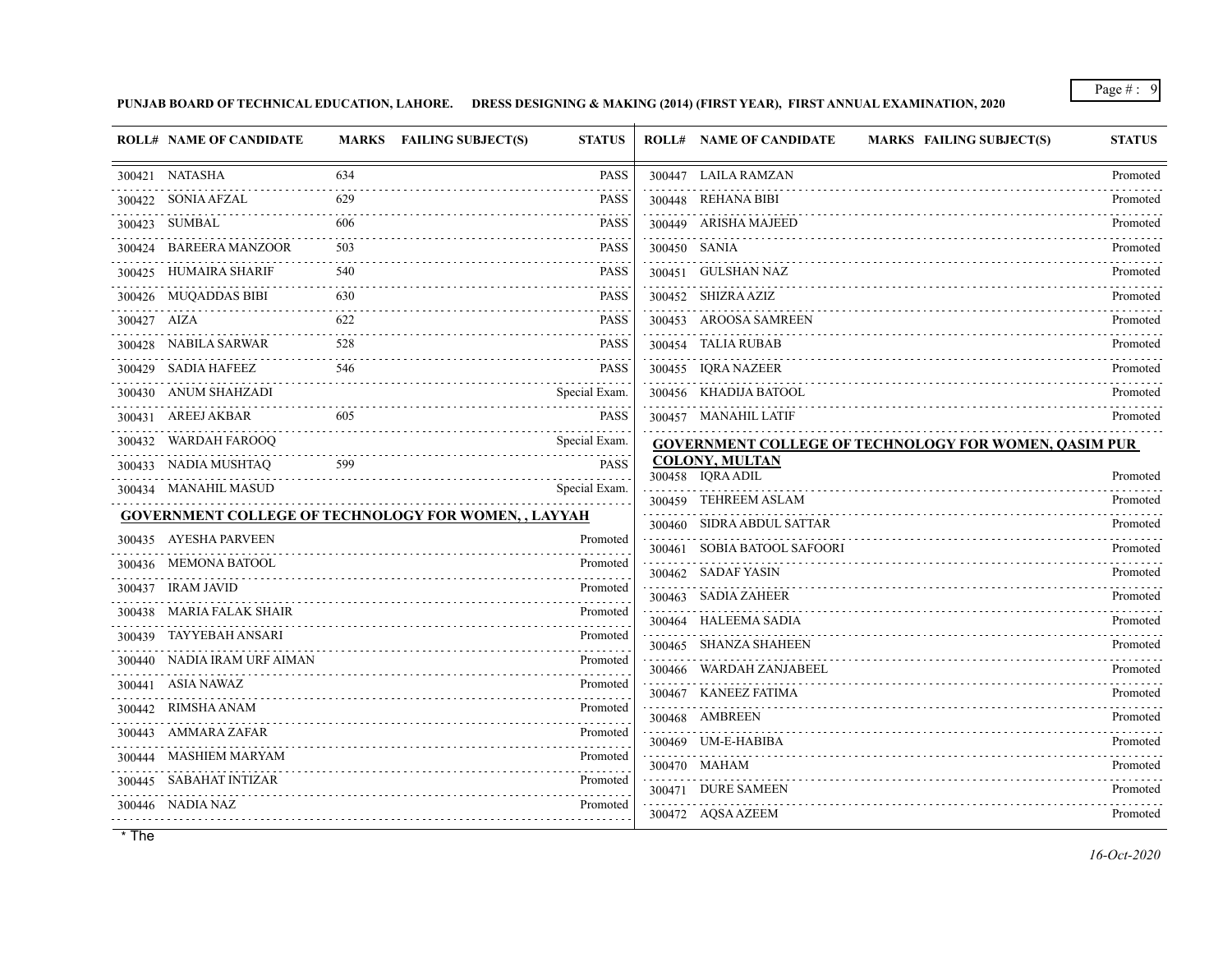## **PUNJAB BOARD OF TECHNICAL EDUCATION, LAHORE. DRESS DESIGNING & MAKING (2014) (FIRST YEAR), FIRST ANNUAL EXAMINATION, 2020**

| <b>ROLL# NAME OF CANDIDATE</b><br>MARKS FAILING SUBJECT(S) | <b>STATUS</b>                                                                  | <b>ROLL# NAME OF CANDIDATE</b><br>MARKS FAILING SUBJECT(S) | <b>STATUS</b> |
|------------------------------------------------------------|--------------------------------------------------------------------------------|------------------------------------------------------------|---------------|
| 300473 SANA TALIB                                          | Promoted                                                                       | 300500 RIMSHA RAZAQ                                        | Promoted      |
| 300474 HIRA                                                | Promoted                                                                       | 300501 IQRA SHABBIR                                        | Promoted      |
| 300475 FARAH SHABBIR                                       | Promoted                                                                       | 300502 NIDA SARFARAZ                                       | Promoted      |
| 300476 NIMRA MAJEED                                        | Promoted                                                                       | 300503 IQRA BIBI<br>.                                      | Promoted      |
| 300477 RUBAB KANWAL                                        | Promoted                                                                       | 300504 ALINA FAYYAZ                                        | Promoted<br>. |
| 300478 SAWERA HANEEF                                       | Promoted                                                                       | 300505 RAMEEN FAZIL                                        | Promoted      |
| 300479 MEHREEN                                             | Promoted                                                                       | 300506 ARAMISH                                             | Promoted      |
| 300480 SUBHANA BATOOL                                      | Promoted                                                                       | 300507 AIMEN BATOOL                                        | Promoted      |
| 300481 SIDRA                                               | $\mathbb{Z} \times \mathbb{Z} \times \mathbb{Z} \times \mathbb{Z}$<br>Promoted | 300508 SYEDA AREEBA FATIMA<br><b>GILLANI</b>               | Promoted      |
| 300482 SAMRA KHALID                                        | Promoted<br>$\mathbb{Z}$ is a single                                           | 300509 AIMAN IMRAN                                         | Promoted      |
| 300483 LOUISA                                              | Promoted                                                                       | 300510 MUBEENA KOUSAR                                      | .<br>Promoted |
| 300484 AQSA                                                | Promoted                                                                       | 300511 AYESHA KANWAL                                       | Promoted      |
| 300485 SABA HANEEF                                         | Promoted                                                                       | 300512 IRAM SADIQ                                          | Promoted      |
| 300486 AYESHA RAFIQ                                        | Promoted                                                                       | 300513 SAMIA                                               | Promoted      |
| 300487 FAZILA ALTAF                                        | Promoted                                                                       | 300514 SYEDA DUA FATIMA                                    | Promoted      |
| 300488 AZKA AFZAL                                          | Promoted                                                                       | 300515 SOHA ANWAR                                          | Promoted      |
| 300489 ANZA MUSHTAQ                                        | Promoted                                                                       | 300516 KHADIJA RIAZ                                        | Promoted      |
| 300490 FARHEEN<br>.                                        | Promoted                                                                       | 300517 UMAYSHA PERVEEN                                     | Promoted      |
| 300491 NATASHA FAHEEM                                      | Promoted                                                                       | 300518 RIDA FAROOQ                                         | Promoted      |
| 300492 ALINA BIBI                                          | Promoted                                                                       | 300519 SABA NOUREEN                                        | Promoted      |
| 300493 AYESHA SAJJAD                                       | Promoted<br>1.1.1.1.1                                                          | 300520 IQRA HAFEEZ                                         | Promoted      |
| 300494 MARYAM BIBI                                         | Promoted                                                                       | 300521 HIRA BATOOL                                         | .<br>Promoted |
| 300495 UZMA IRSHAD                                         | Promoted                                                                       | 300522 ZUNAIRA HANIF                                       | Promoted      |
| 300496 LUBNA JABEEN                                        | Promoted                                                                       | 300523 SHAGUFTA GHAFOOR                                    | Promoted      |
| 300497 SHUMAILA KHAN                                       | Promoted                                                                       | 300524 KUNZA QAYYUM LAGHARI                                | Promoted      |
| 300498 JAVERIA SHABBIR                                     | Promoted                                                                       | 300525 MINAL FATIMA                                        | Promoted      |
| 300499 IQRA AKRAM                                          | Promoted                                                                       | 300526 SHAHER BANO                                         | Promoted      |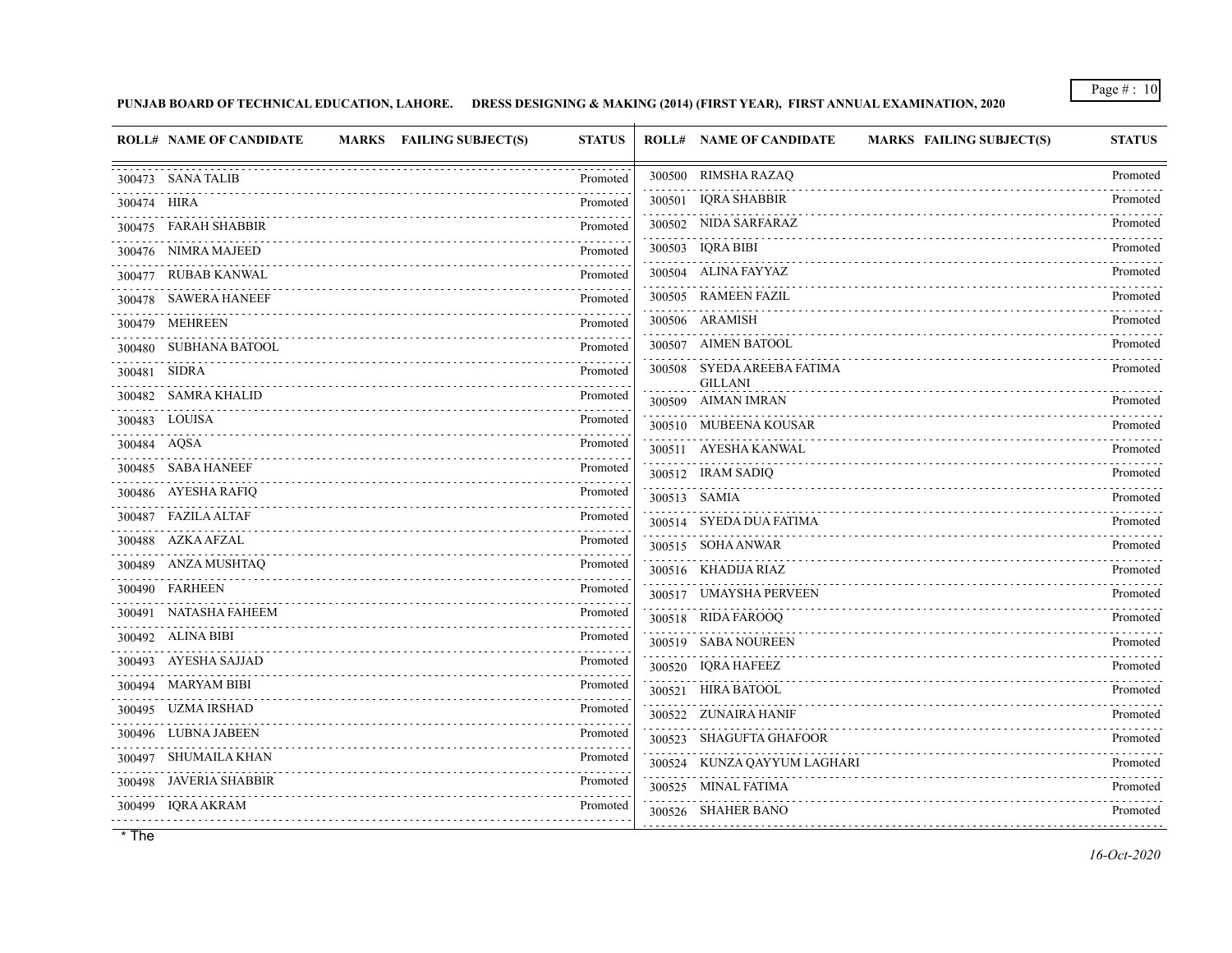**PUNJAB BOARD OF TECHNICAL EDUCATION, LAHORE. DRESS DESIGNING & MAKING (2014) (FIRST YEAR), FIRST ANNUAL EXAMINATION, 2020**

| <b>ROLL# NAME OF CANDIDATE</b>                                  | MARKS FAILING SUBJECT(S) | <b>STATUS</b>                                                      | <b>ROLL# NAME OF CANDIDATE</b> | <b>MARKS FAILING SUBJECT(S)</b> | <b>STATUS</b> |
|-----------------------------------------------------------------|--------------------------|--------------------------------------------------------------------|--------------------------------|---------------------------------|---------------|
| 300527 LAIBA AMIR                                               |                          | Promoted                                                           | 300552 BUSHRA KIRAN            |                                 | Promoted      |
| 300528 JAVERIA                                                  |                          | Promoted                                                           | 300553 SABA ARSHAD             |                                 | .<br>Promoted |
| 300529 KISHWAR SHAKEEL                                          |                          | Promoted                                                           | 300554 RIDA KHALID             |                                 | Promoted      |
| 300530 FARHEEN IQBAL                                            |                          | Promoted                                                           | 300555 ADEELA MANZOOR          |                                 | Promoted      |
| 300531 BEENISH SHAFI                                            |                          | .<br>Promoted                                                      | 300556 ALIZA ASHRAF            |                                 | Promoted      |
| 300532 IQRA NOOR                                                |                          | $\mathbb{Z}^2$ . If $\mathbb{Z}^2$ is a $\mathbb{Z}^2$<br>Promoted | 300557 ANMOL DANYAL            |                                 | Promoted      |
| 300533 FARHA HUSSAIN                                            |                          | Promoted                                                           | 300558 ABIDA KOUSAR            |                                 | Promoted      |
| 300534 SYEDA ALEEN AHSAN                                        |                          | Promoted                                                           | 300559 ZUNERA SAEED            |                                 | Promoted      |
| 300535 LAIBA                                                    |                          | Promoted                                                           | 300560 AYESHA AKRAM            |                                 | Promoted      |
| 300536 IRAM AKRAM                                               |                          | Promoted                                                           | 300561 ZARTASHA MUNZOOR        |                                 | Promoted      |
| 300537 MUNEEBA GULL                                             |                          | Promoted<br>.                                                      | 300562 HUNAIZA FATIMA          |                                 | Promoted      |
| 300538 SYEDA ABEEHA ZAHRA<br><b>ZAIDI</b>                       |                          | Promoted                                                           | 300563 HUMADIA                 |                                 | Promoted      |
| 300539 QURAT-UL-AIN                                             |                          | Promoted                                                           | 300564 HUMAIRA NOOR            |                                 | Promoted      |
| 300540 HAFSA BATOOL                                             |                          | Promoted                                                           | 300565 ALEEZA MUNIR            |                                 | Promoted      |
| <b>GOVERNMENT COLLEGE OF TECHNOLOGY FOR WOMEN, OPP. FAREEDA</b> |                          |                                                                    | 300566 SOBIA UMER              |                                 | Promoted      |
| PARK, KARBALA ROAD, SAHIWAL                                     |                          |                                                                    | 300567 RIMSHA                  |                                 | Promoted      |
| 300541 IORA AZAM                                                |                          | Promoted                                                           | 300568 RABIYA SABAHAT          |                                 | Promoted      |
| 300542 ASMA RAZZAQ                                              |                          | Promoted                                                           | 300569 FAJAR FATIMA            |                                 | Promoted      |
| 300543 AYESHA JAVED                                             |                          | Promoted<br>.                                                      | 300570 RIMSHA JAVED            |                                 | Promoted      |
| 300544 HUWAIDHA TARIQ                                           |                          | Promoted                                                           | 300571 GINHA WAJID             |                                 | Promoted      |
| 300545 SANA FIRDOOS                                             |                          | Promoted                                                           | 300572 IRAM SHAHZADI           |                                 | Promoted      |
| 300546 AMINA BIBI                                               |                          | Promoted                                                           | 300573 MEMOONA KOSAR           |                                 | Promoted      |
| 300547 ASMA HAMEED                                              |                          | Promoted                                                           | 300574 KALSOOM FATIMA          |                                 | Promoted      |
| 300548 SABA SHEHZADI                                            |                          | Promoted                                                           | 300575 HAMNA EMAN              |                                 | Promoted      |
| 300549 IQRA TABASSAM                                            |                          | Promoted                                                           | 300576 NUSRAT ASLAM            |                                 | Promoted      |
| 300550 MOAZMA KAINAT                                            |                          | Promoted                                                           | 300577 MUNEEBA ASLAM           |                                 | Promoted      |
| 300551 UMM E ABIHA                                              |                          | Promoted                                                           | 300578 MEMOONA IQBAL           |                                 | Promoted      |
|                                                                 |                          |                                                                    |                                |                                 |               |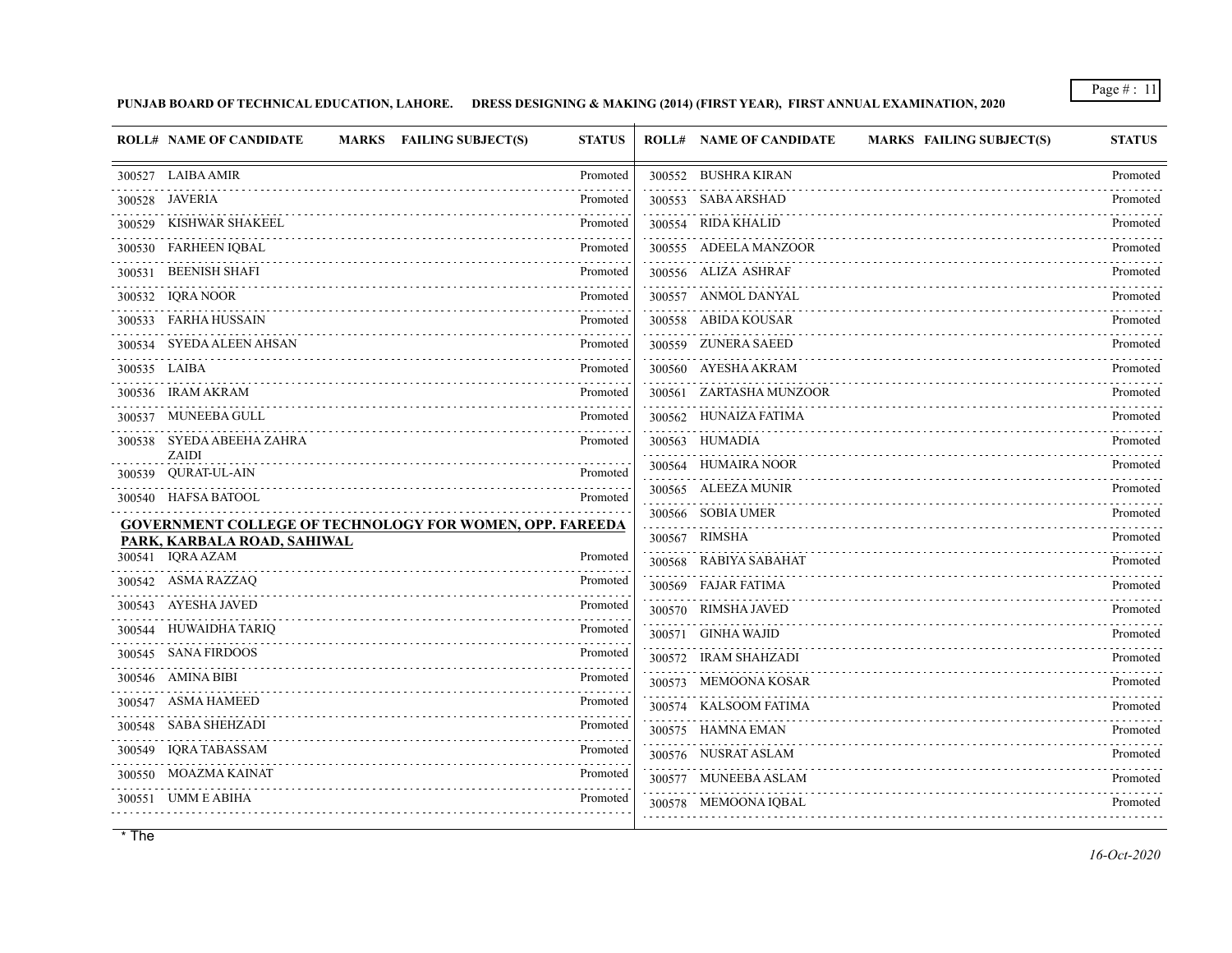# **PUNJAB BOARD OF TECHNICAL EDUCATION, LAHORE. DRESS DESIGNING & MAKING (2014) (FIRST YEAR), FIRST ANNUAL EXAMINATION, 2020**

|        | <b>ROLL# NAME OF CANDIDATE</b> |     | <b>MARKS</b> FAILING SUBJECT(S) | <b>STATUS</b>                                | <b>ROLL# NAME OF CANDIDATE</b>                                     | <b>MARKS FAILING SUBJECT(S)</b>                       | <b>STATUS</b> |
|--------|--------------------------------|-----|---------------------------------|----------------------------------------------|--------------------------------------------------------------------|-------------------------------------------------------|---------------|
|        | 300579 UMAMA SHAFEEQ           |     |                                 | Promoted                                     | 300606 ABIDA PARVEEN                                               | 570                                                   | <b>PASS</b>   |
|        | 300580 NATASHA RASOOL          |     |                                 | Promoted                                     |                                                                    | GOVERNMENT COLLEGE OF TECHNOLOGY FOR WOMEN, OPP. PTCL |               |
|        | 300581 ISHA ABID               |     |                                 | Promoted                                     | <b>EXCHANGE, NEW SATELLITE TOWN, SARGODHA</b><br>300607 RIMSHA NAZ |                                                       | Promoted      |
|        | 300582 MAIRA MANZOOR           |     |                                 | Promoted                                     | 300608 MALEEHA SAEED                                               |                                                       | Promoted      |
| 300583 | SIDRA TUL MUNTAHA              |     |                                 | Promoted                                     | 300609 SYEDA NIDA KOUSAR                                           |                                                       | Promoted      |
|        | 300584 AQSATARIQ               |     |                                 | Promoted                                     | 300610 UME SAMIA                                                   |                                                       | Promoted      |
| 300585 | SHUMAILA KAUSAR                |     |                                 | Promoted                                     | 300611 SAMRA SHAHZADI                                              |                                                       | Promoted      |
|        | 300586 ZARRISH AKHTER          |     |                                 | Promoted<br>.                                | 300612 AYESHA QAYYUM                                               |                                                       | Promoted      |
| 300587 | SHAKEELA ASLAM                 |     |                                 | Promoted                                     | 300613 AMNA QAYYUM                                                 |                                                       | Promoted      |
| 300588 | AMMARA NAZIR                   |     |                                 | Promoted                                     | 300614 MARYAM SHAHIN                                               |                                                       | Promoted      |
|        | 300589 ZAHRA BASHIR            |     |                                 | Promoted                                     | 300615 FAKHIRA AZIZ                                                |                                                       | Promoted      |
|        | 300590 AIMAN TANVEER           |     |                                 | Promoted                                     | 300616 JAWERIA FARID                                               |                                                       | Promoted      |
|        | 300591 RIDA MUNIR              |     |                                 | Promoted                                     | 300617 SIDRA ZULFIQAR                                              |                                                       | Promoted      |
|        | 300592 AIMAN AZAM              |     |                                 | Promoted                                     | 300618 UROOJ BIBI                                                  |                                                       | Promoted      |
|        | 300593 NIGHAT SHAHZADI         |     |                                 | Promoted                                     | 300619 TAYYABA SUNBAL                                              |                                                       | Promoted      |
| 300594 | ESHA SALEEM                    |     |                                 | Promoted<br>.                                | 300620 PARVASHA                                                    |                                                       | Promoted      |
|        | 300595 SALEHA                  | 588 |                                 | <b>PASS</b>                                  | 300621 TASNEEM KAUSAR                                              |                                                       | Promoted      |
|        | 300596 RIMSHA RAHMAN RAO       | 523 |                                 | <b>PASS</b>                                  | 300622 ALIA BATOOL                                                 |                                                       | Promoted      |
|        | 300597 MALIHA KASHAF           | 606 |                                 | <b>PASS</b><br>$\omega$ is a set of $\omega$ | 300623 SANA IOBAL                                                  |                                                       | Promoted      |
| 300598 | RAILA MUJAHID                  | 507 |                                 | <b>PASS</b>                                  | 300624 BEENISH MUNAWAR                                             |                                                       | Promoted      |
| 300599 | NOSHEE JAMES                   | 587 |                                 | <b>PASS</b><br>a sa s                        | 300625 NIMRA FAZAL                                                 |                                                       | Promoted      |
|        | 300600 AYESHA ZAHID            | 516 |                                 | <b>PASS</b>                                  | 300626 MARWA SAJAD                                                 |                                                       | Promoted      |
|        | 300601 AZKA                    | 510 |                                 | <b>PASS</b>                                  | 300627 TEHTEER ZAHRA                                               |                                                       | Promoted      |
| 300602 | KIRAN FARYAD                   | 579 |                                 | <b>PASS</b>                                  | 300628 ESHA ASGHAR                                                 |                                                       | Promoted      |
| 300603 | MARYAM AKRAM                   | 643 |                                 | <b>PASS</b>                                  | 300629 AREEJ                                                       |                                                       | Promoted      |
|        | 300604 SHAMS-UL-AIN            | 565 |                                 | <b>PASS</b><br>.                             | 300630 SABEEN FATIMA                                               |                                                       | Promoted      |
|        | 300605 AMMARA SAJID            | 598 |                                 | <b>PASS</b>                                  | 300631 ASMA AHMED                                                  |                                                       | Promoted      |